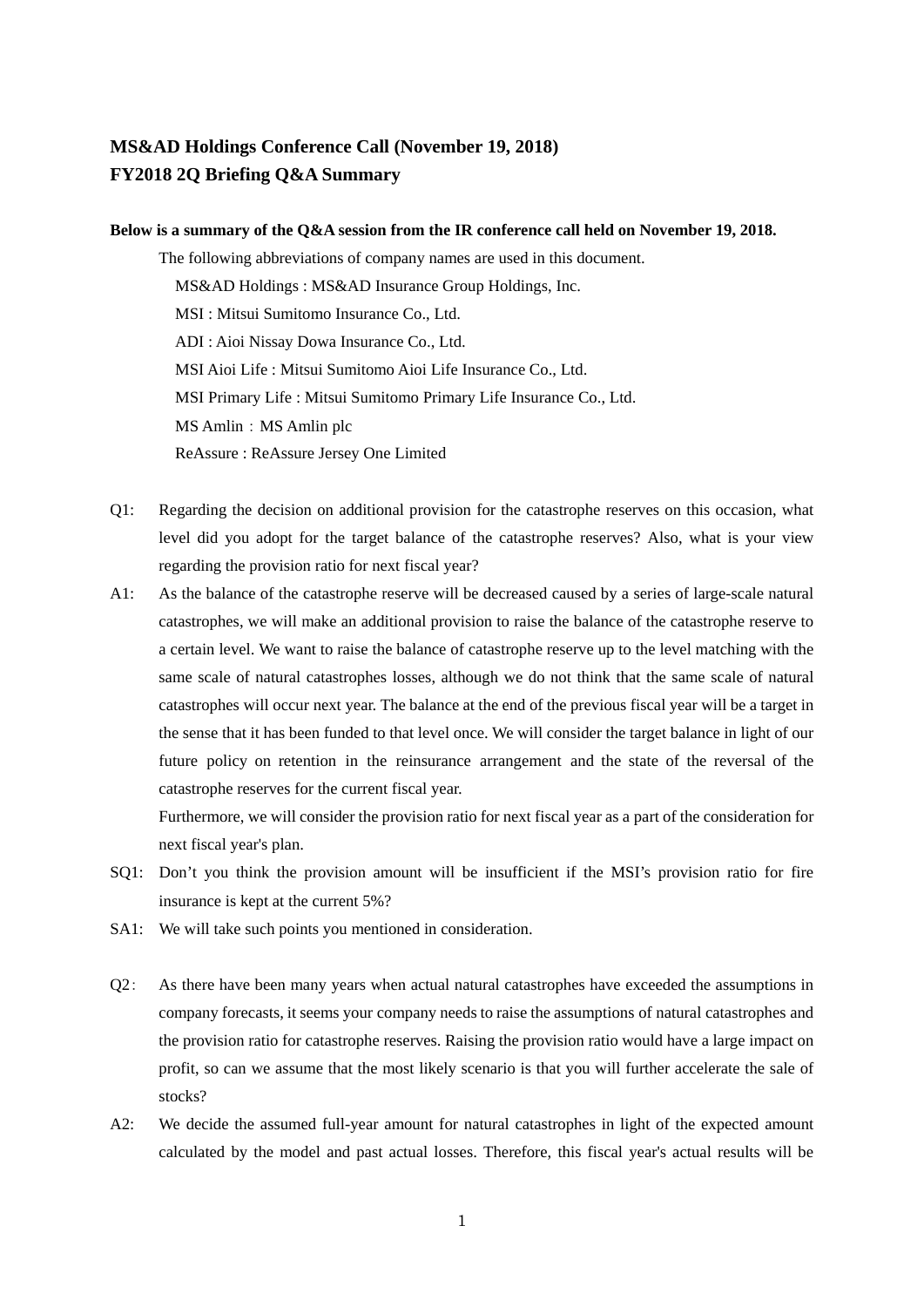reflected in the assumption for next fiscal year. Moreover, our reinsurance arrangement will also have an impact.The provision ratio will be as answered before.

We do not necessarily determine the sale of stocks by considering only the balance of the catastrophe reserves.We will sell the stocks based on the plan.

- Q3: What is the proportion of commercial lines in the net incurred loss of ¥184 billion from natural catastrophes? In addition, while fire insurance premiums will be raised in personal lines next year, will it also be possible to raise premiums rates for commercial lines?
- A3: We can not disclose the proportion of commercial lines in the net incurred loss from natural catastrophes because we did not calculate it separately at this time. Next, regarding commercial lines, we have been managing income on an expected value basis for some time and we have revised the premium rates by each policy in light of setting appropriate rates. Therefore, we may possibly raise premium rates for commercial lines as well.
- Q4: How much are you expecting to recover from reinsurance on natural catastrophes for the full year?
- A4: We expect to recover ¥279 billion for the three major wind and flood disasters.
- Q5: One of the systems for claims reserves to deal with natural catastrophes is the system to fund ordinary claims reserves as well. Is this system applicable on this occasion?
- A5: This time, both MSI and ADI prepared earnings forecasts while considering that it was not necessary to count in additional ordinary claims reserves.
- Q6: Am I correct in understanding that even if there is substantial reversal of catastrophe reserves at the end of the fiscal year, the balance of the catastrophe reserves will exceed the minimum level?
- A6: The catastrophe reserve system entails determining a certain reserve target and accumulating reserves. It is not a system that requires the specific amount in excess of the determined level. The amount to be accumulated is not determined on a single fiscal-year basis. Rather, we will accumulate reserves by considering the reserve plan, etc.
- Q7: What is the background behind the downward revision to MS Amlin's full-year forecasts? In addition, would you please explain the impact of the North American hurricanes and the recent forest fires in California, which has not been included in these actual results?
- A7: The main reason is that we are expecting the degree of improvement in the incurred loss on non-cat risks to fall to around to 70% to 80% of the level we forecast at the beginning of the year, mainly due to two factors. The first is that the competitive environment surrounding the non-cat risks business is still severe. The second is the reinforcement of supervision by Lloyd's in light of this severe competitive environment. This reinforcement of supervision has forced us to assume a more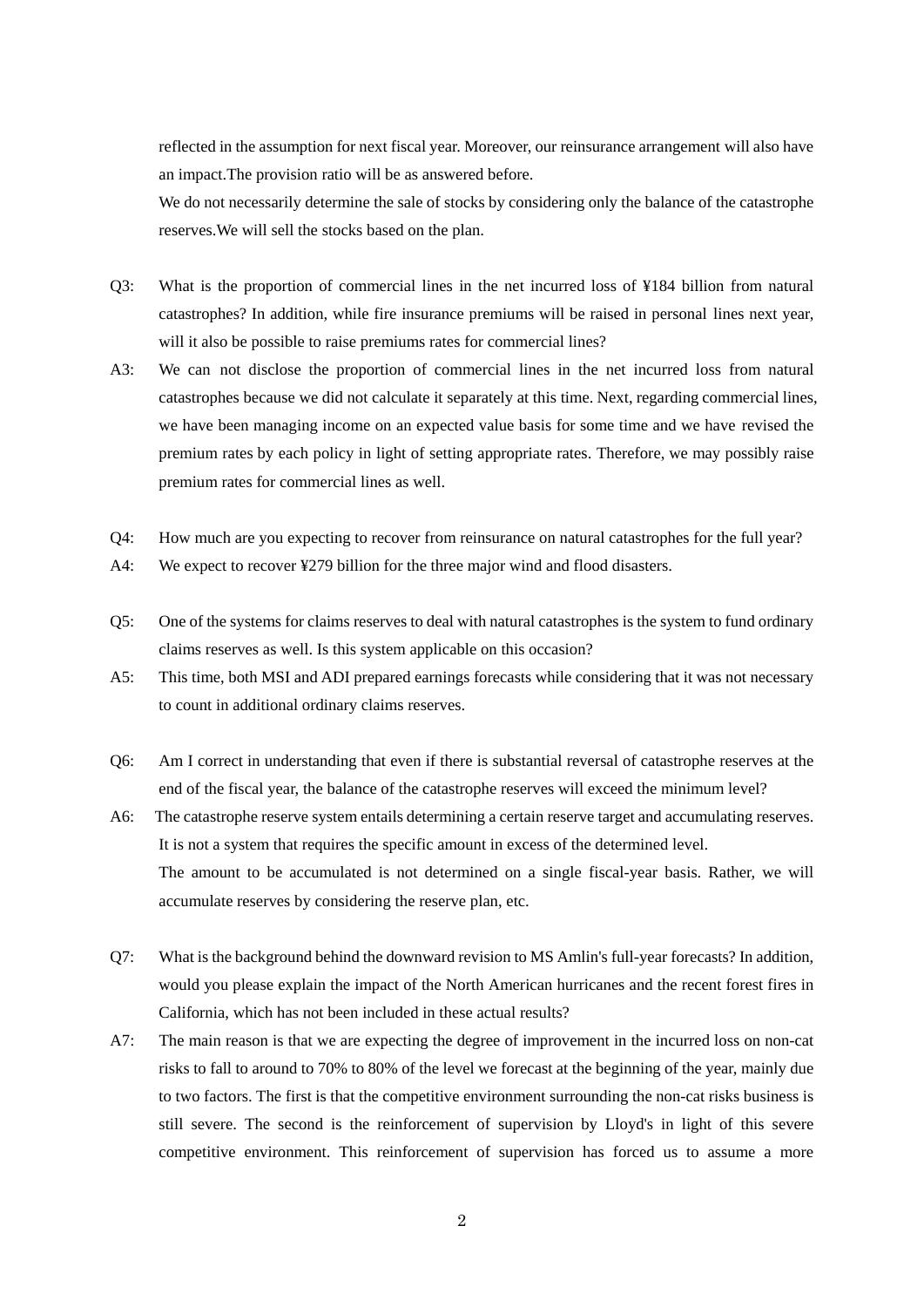conservative loss ratio.

Our estimate of the full-year incurred loss on natural catastrophes for MS Amlin is ¥17.6 billion. This factors in Hurricanes Florence and Michael, etc., but not the Californian forest fires. We are currently in the process of collecting information regarding the amount of damage from the Californian forest fires, but there are differences in terms of comparison with last year's forest fires in California such as changes on reinsurance schemes, and we believe we will probably be able to cover a certain amount of the losses from reinsurance.

- Q8: The full-year underwriting profit/loss forecast for MSI has been lowered by ¥53 billion from the initial forecast. What is the factors for the change from the initial forecast for this underwriting profit/loss before reflecting catastrophe reserve and the impact of natural catastrophes for the current fiscal year?
- A8: We revised the initial forecast in light of an increase in reinsurance premiums due to reinstatement additional premiums and an increase in major losses for fire insurance as well as previous fiscal-year natural catastrophe losses such as heavy snowfalls (Note: Regarding the above question Q8, we could not answer this in the teleconference and provide a response in this Q&A summary).
- Q9: As several large natural catastrophes have occurred in Japan this fiscal year, how do you think the reinsurance cession costs will change for Japanese non-life insurance companies next fiscal year?
- A9: Negotiations will take place from the end of the year onward regarding the cession program, which will be renewed on April 1, 2019, but while the actual results of the recovery of reinsurance in the current year will be reflected, the soft macro market environment will also have an impact. Negotiations are likely to progress in light of such factors. I cannot comment on whether costs will increase or decrease.
- Q10: Why has the forecast for "investment profit and other" of domestic non-life insurance increased by ¥59 billion from the initial forecast?
- A10: We provided a breakdown on page 35 of the teleconference materials. The main reason is that we raised the forecast for gains on sales of securities at MSI by ¥49.3 billion from the initial forecast.
- SQ10: Am I correct in understanding that the increase in gains on sales is the result of flexibly increasing the sales amount in response to a rise in the stock market?
- SA10: In addition to gains on sales of stocks having increased due to the rise in the market, gains on sales have also arisen as part of our investment management.
- Q11: At MSI Primary Life, earnings forecast are improving in the second half, with forecast ordinary profit and net income being raised by ¥7.9 billion and by ¥3.0 billion respectively. What is the reason for this?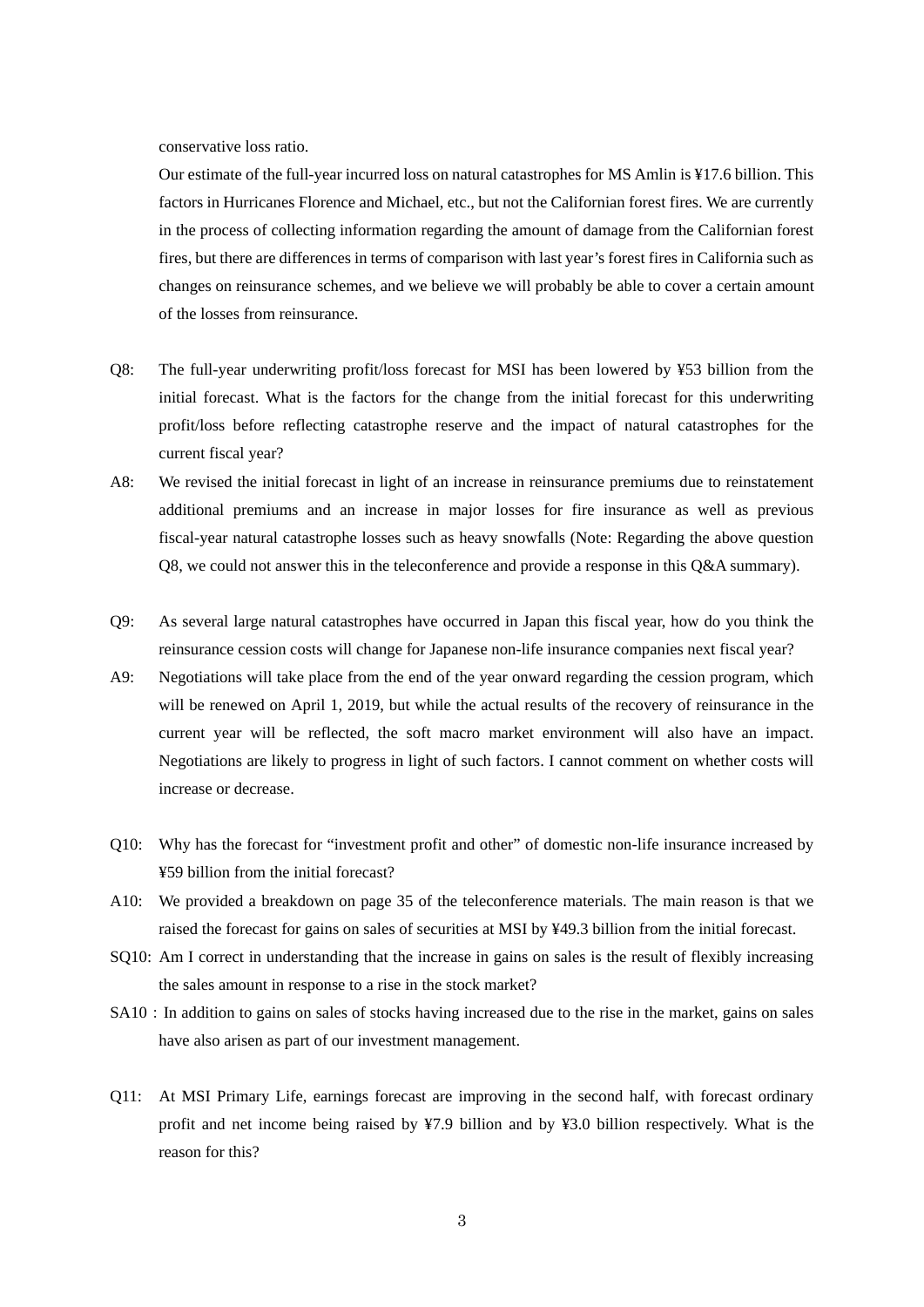- A11: As MSI Primary Life sells foreign currency-denominated products, policy reserves on the liability side and foreign currency-denominated assets held on the asset side are strongly influenced by changes in interest rates and foreign exchange rates. For that reason, ordinary profit has been revised upward by ¥7.9 billion from the initial forecast. In addition, net income, which excludes the impact of interest rates and foreign exchange rates caused by the provision and reversal of the price fluctuation reserve, has been raised by ¥3 billion from the initial forecast. Because though profit has declined on a year-on-year basis, the first-half result was favorable compared to the initial forecast.
- Q12: Group Adjusted Profit has been revised downward, but what is the reason for increasing the dividend in spite of this?
- A12: MS&AD Holdings announced a management target calling for Group Adjusted Profit of ¥350 billion in FY2021. However, when engaging in dialogue with investors and analysts, we felt that some people had doubts about the probability of achieving this target because we had maintained our year-beginning dividend forecast. For the current fiscal year, we have been forced to revise down Group Adjusted Profit due to the impact of multiple natural catastrophes, but business performance excluding natural catastrophes is progressing steadily and MS&AD Holdings' management are confident about achieving the target in FY2021. We decided to increase the dividend during the fiscal year partly in order to fill the gap between the view of the stock market and the view of our management.
- Q13: Assuming that 60% of this Group Adjusted Profit forecast of ¥180 billion is a source for shareholder returns, the source for shareholder returns amounts to ¥108 billion. If we then deduct the forecast dividend, there should be room to conduct a share buyback of around ¥20-30 billion. Why did you decide not to conduct a share buyback in the first half of the year?
- A13: Our shareholder return policy is to return 40% to 60% of Group Adjusted Profit as a benchmark, and as we intend to conduct share buybacks flexibly, we do not actually decide to regularly conduct share buybacks in the first half.
- Q14: While needing to make provisions for catastrophe reserves, which are substantially an internal reserve, how do you balance this with shareholder returns?
- A14: We intend to meet the expectations of investors based on our shareholder return policy. We have not changed our policy to provide returns from Group Adjusted Profit (Group Adjusted Profit is not affected by catastrophe reserve provision losses or reversal gains), with 40% to 60% of Group Adjusted Profit as a benchmark.

## Additional comment by MS&AD Holdings:

The forecast amount of sales of strategic equity holdings for the full year is ¥118 billion.